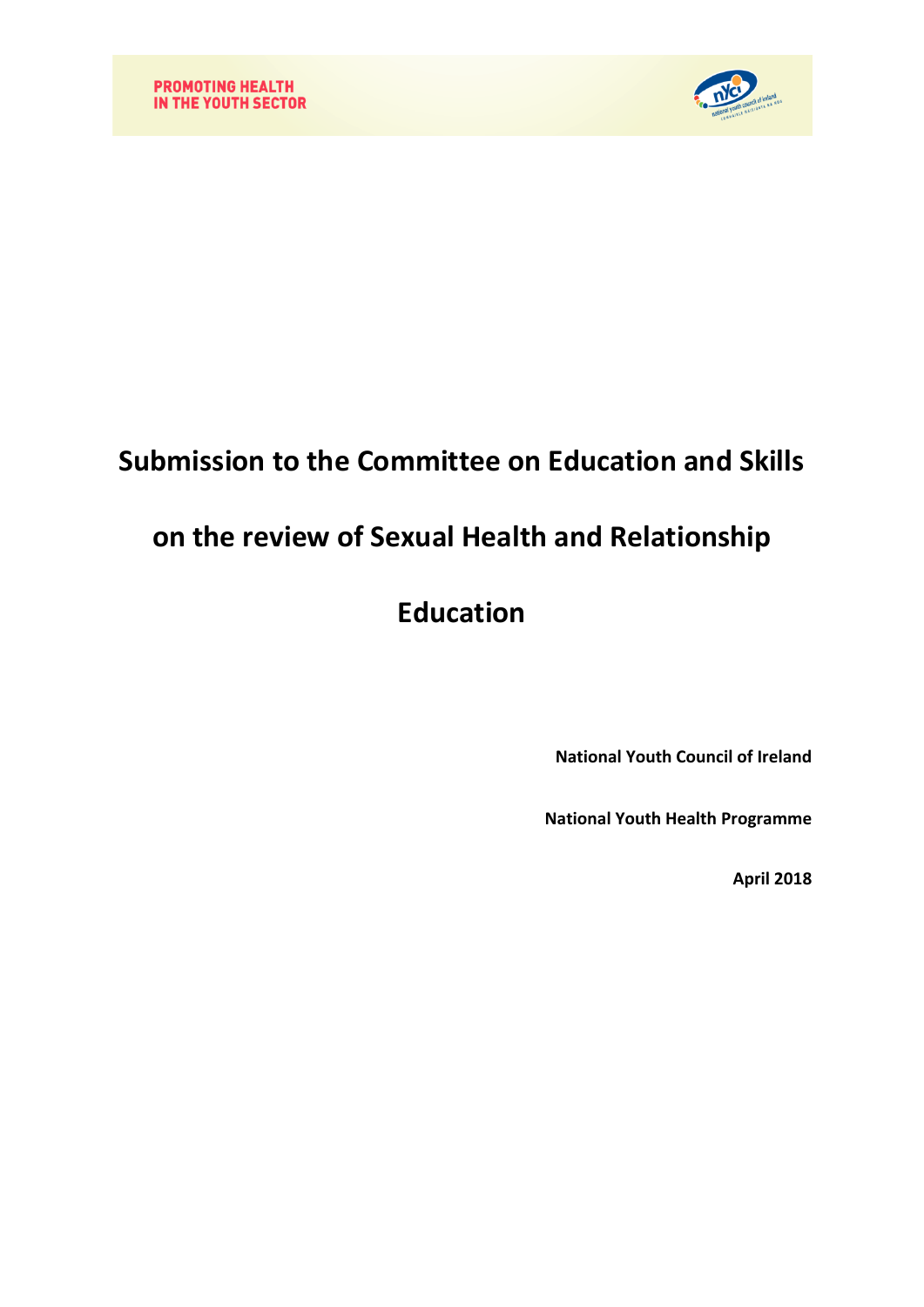

### **1. Introduction**

The National Youth Council of Ireland (NYCI) is the representative body for 51 voluntary youth organisations in Ireland, 380,000 young people, 40,000 volunteers and 1,400 paid staff (NYCI Indecon Report)<sup>1</sup>. NYCI functions to represent the interests of young people and youth organisations. NYCI's role is recognised in legislation (Youth Work Act) and as a social partner. The NYCI aims through its member organisations and its representative role to empower young people to participate in society as fulfilled confident individuals. The work of the Youth Council is based on principles of equality, social justice and equal participation for all. In achieving these aims the NYCI seeks the emergence of a society in which young people are valued citizens who can make a meaningful contribution to their community.

- **1.1** The National Youth Health Programme (NYHP) is a partnership between the National Youth Council of Ireland, the HSE and the Department of Children and Youth Affairs. The NYHP's work has, and continues to be informed by key strategic and policy developments within the Health Sector. The HSE Health Promotion Strategic Framework (HSE, 2011) promotes a 'settings based approach' for health promotion in Ireland. The youth setting is identified in the Strategic Framework as a key setting for health promotion. The NYHP works to develop and build the capacity and sustainability of youth health promotion across the youth sector in line with evidence based and evidence informed practice. This is achieved through;
	- Building a culture of health and wellbeing across the youth sector
	- Working in partnership with NYCI member organisations and the wider youth sector
	- Supporting the practical application of learning and continuous professional development that enhances the knowledge, skills and approaches of youth workers, volunteers and their services
	- Putting youth service and youth worker needs at the centre of our thinking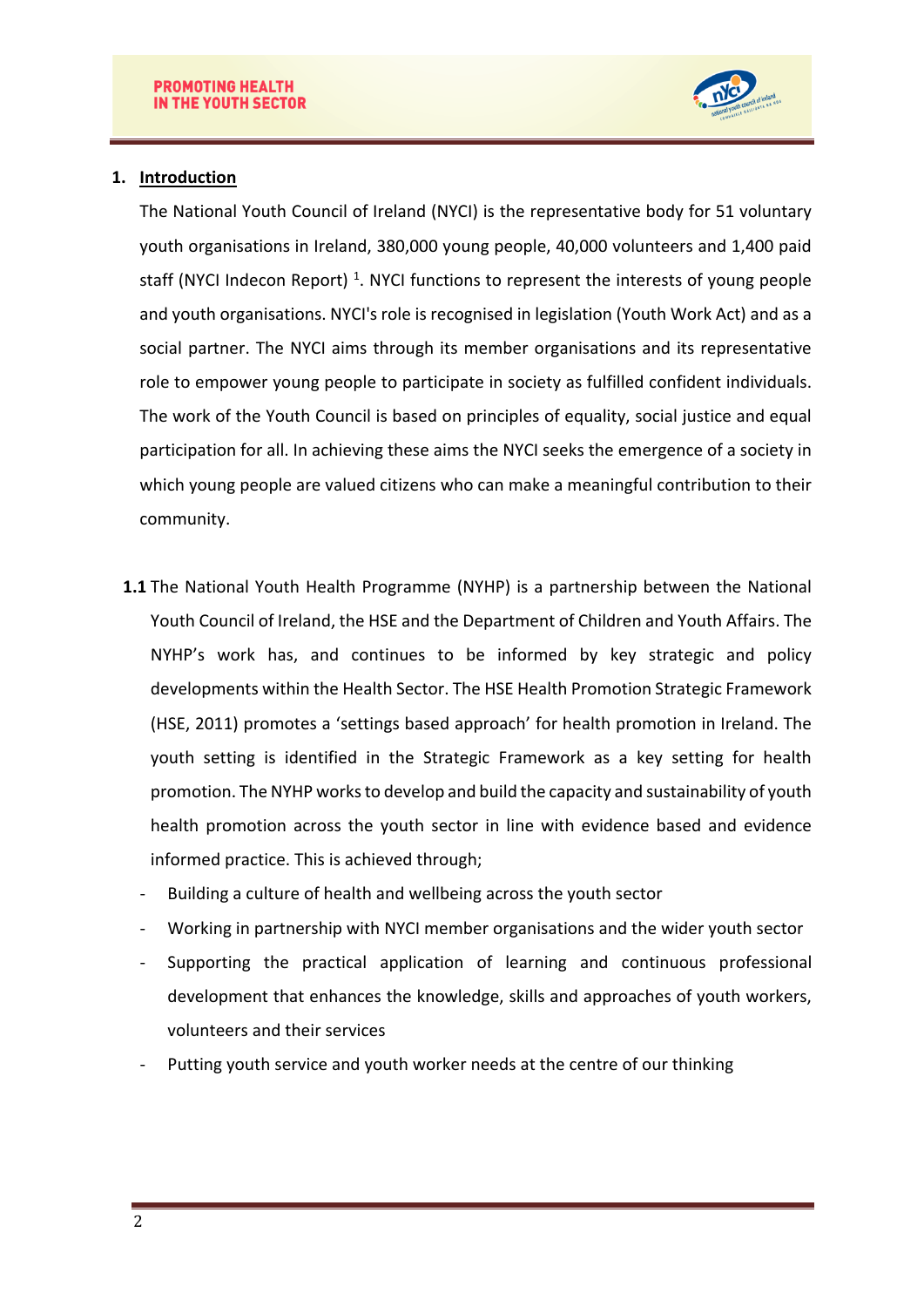

#### **Key Strategic Themes NYHP**

**01** Support the development of effective, sustainable, evidence informed youth settings which are focussed on enhancing the health and wellbeing of young people across Ireland

**02** Facilitate the wide scale application of effective and sustainable health promoting and service improvement practices

**03** Gather youth sector experience and translate knowledge on youth health and wellbeing in order to achieve better outcomes and strengthen links with national policy

The NYHP endorses a settings based approach, focusing on the broader determinants of health rather than simply addressing individual and behavioural risk factors. The approach is underpinned by values such as empowerment, public participation, equity and partnership.

**1.2** Sexual health is a specialist area of work for the NYHP, working in partnership with the HSE Sexual Health and Crisis Pregnancy Programme. Working in collaboration with the Sexual Health Crisis Pregnancy Programme, three training programmes have been developed and are currently rolled out across the youth work sector:

- B4u Decide (Exploring Relationships and Sexual Education)
- Understanding Young People and Pornography
- Good Practice in Sexual Health Promotion (Developing Organisational Sexual Health Policy).

In addition, since September 2017, the NYHP co-facilitate on the HSE 10 day Foundation Sexual Health Programme.

The NYHP and NYCI also contribute at a national level to a number of key strategic groups and committees which include:

LGBTI+ Strategy Working Groups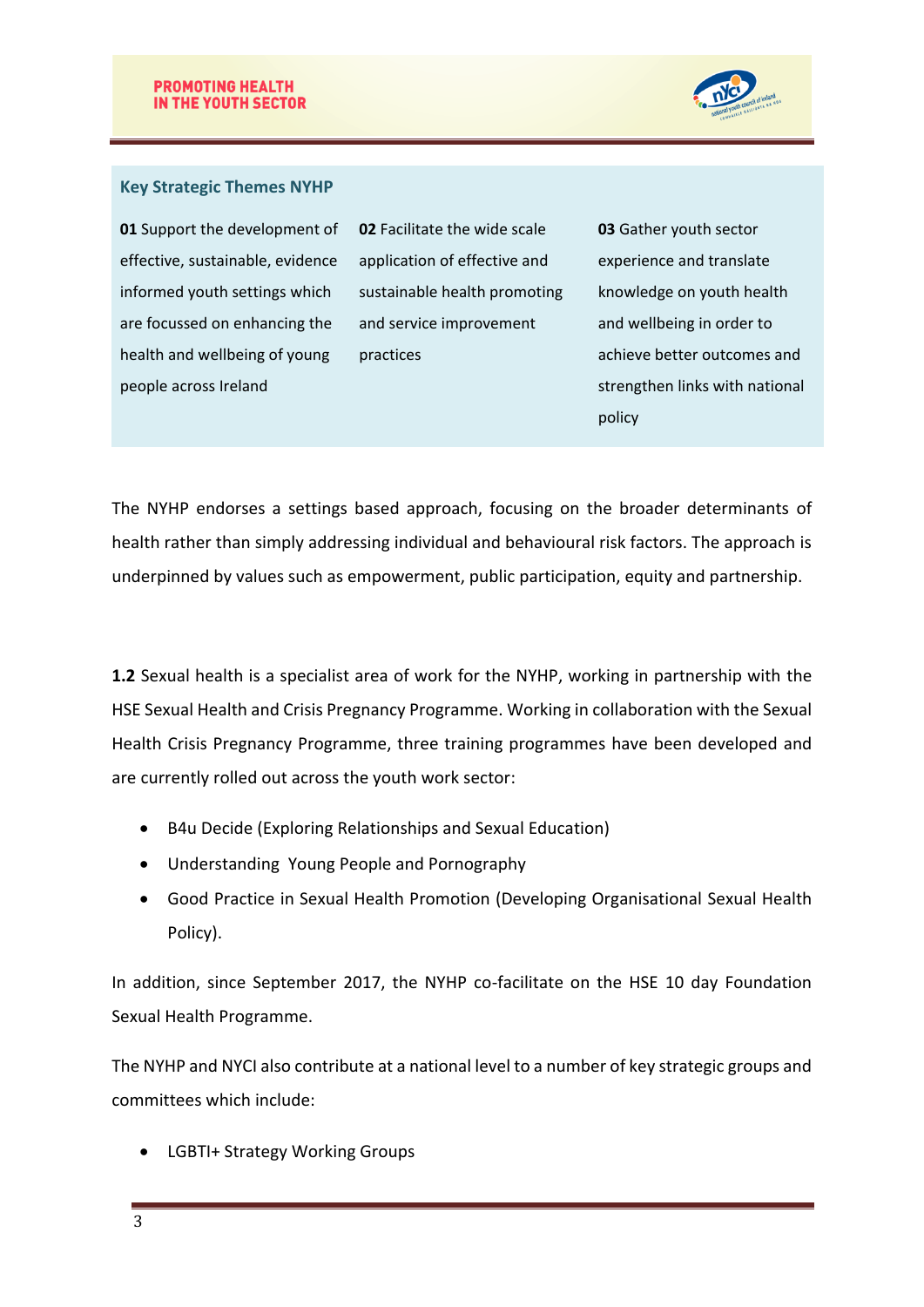

- SENYPIC (Sexual Health Education Needs of Young People in Care)
- Sexual Health and Crisis Pregnancy Advisory Group
- Sexual Health and Crisis Pregnancy Sexual Health Promotion Training Strategy

## **2. Background**

In 2015, the NYHP conducted a rapid mental health needs assessment among youth work organisations to investigate the Mental Health needs of young people. The main issues identified as affecting the mental health and wellbeing included Body Image (90%), Relationships (77%) and Sexuality  $(66%)^2$ . In 2018, the NYHP conducted a rapid needs assessment on Young Men's Health, the key issues affecting the health and wellbeing of young men include Relationships (73%), Confidence (76%), Sexuality (60%) and Body Image  $(53%)$ <sup>3</sup>.

At a national level, research shows that these needs are similar throughout Ireland. Research conducted by Tusla and the HSE Sexual Health and Crisis Pregnancy Programme on 'The sexual health and sexuality education needs of young people in care (2016)<sup>4</sup>' found that for young people in care:

- Feeling emotionally secure and stable and having good social skills are a key basis for good sexual health.
- Friends played an important role in their lives.
- Nearly all those interviewed were sexually active before the age of 17 years.
- Very few said they used contraception consistently during early sexual encountersattributed to alcohol.
- Some young women said they relied on men to carry and use condoms
- Strong theme particularly among young women of regret and coercion.

Similarly according to research by Growing up in Ireland (GUI, 2016)<sup>5</sup>,

 42% of 17/18-year-olds reported being sexually active and this was more likely among males than females.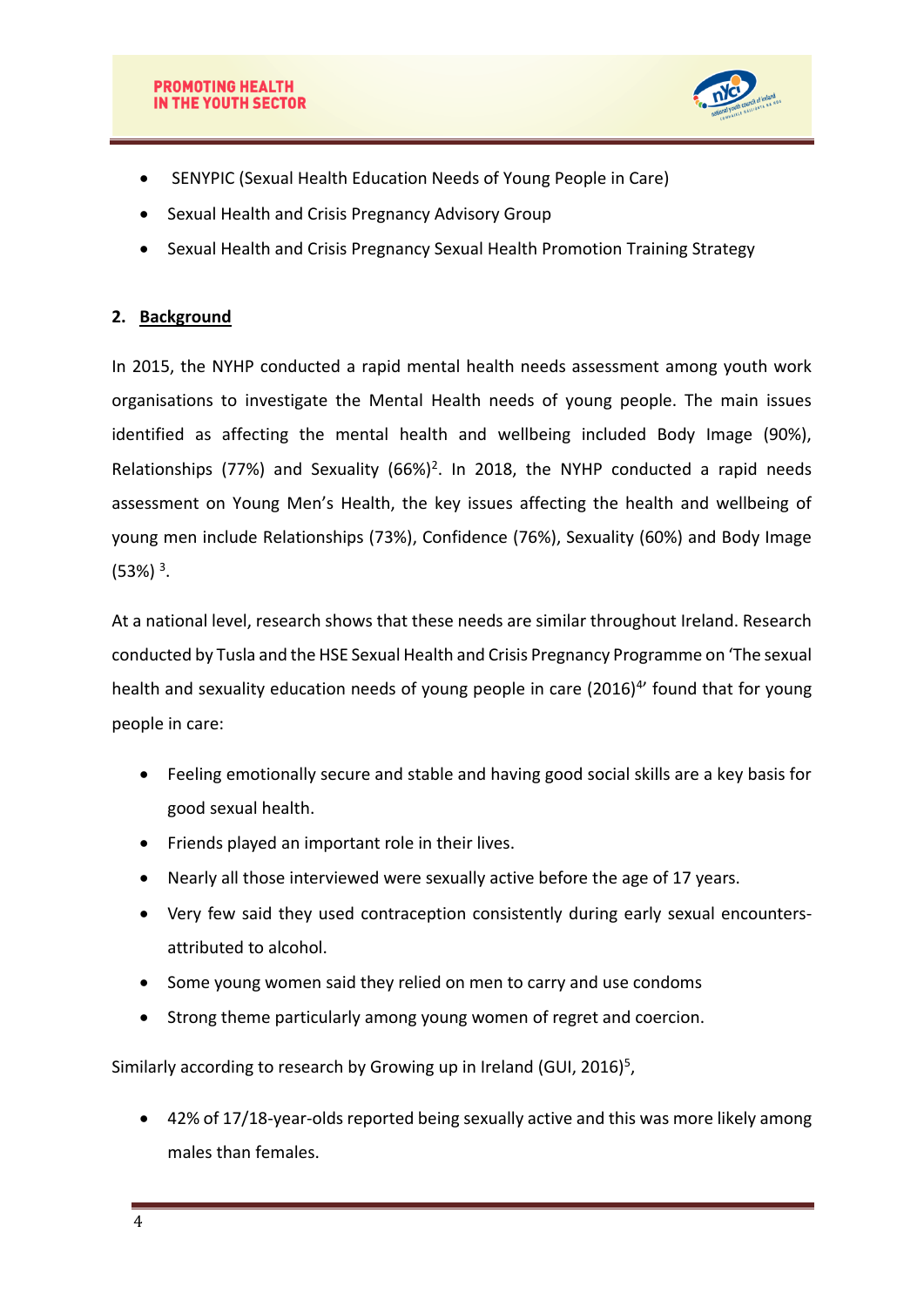

- Males were also more likely to have multiple partners, as were those from more socially disadvantaged backgrounds, who were also less likely to use condoms or contraception frequently, compared to the most advantaged youth.
- Around one-fifth of 17/18-year-olds felt peer pressure to have sex (particularly males), whilst a small proportion reported that they were afraid of losing a partner through not having sex with them (particularly females).

These findings are compounded further by the online world young people utilise to access information on sexual health and behaviours. A recent report by the NSPCC  $(2016)^6$  on 'the impact of online pornography on the values, attitudes, beliefs and behaviours of children and young people' found that:

- By age 15, children were more likely to have seen online pornography (65% of 15- 16years olds)
- More boys view online pornography through choice than girls
- On first viewing pornography, young people report a mixture of emotions including curiously, shock and confusion however, these emotions subside on repeated viewing whether pornography is deliberately sought out or, accidently viewed
- Substantial minorities of older children wanted to try things out they had seen in pornography with a greater proportion of boys stating this than girls

In relation to 'Sexting' Irish teens were found to be the  $4<sup>th</sup>$  highest in Europe for sending sexually explicit images, videos or text messages (Sheri Bauman, 2017)<sup>7</sup>. In addition to this, a study carried out by Zeeko in UCD (2017)<sup>8</sup> found that 13% of secondary school students sent nude/semi-nude photos or videos and the rate of sexting rises as teens get older with boys were twice as likely as girls to 'sext' (17% vs 9%).

Overall statistics for 2017 in relation to Sexually Transmitted Infections have not been published however a summary report from Health Protection Surveillance Centre (2017) illustrate that the rate of STI's are on the increase and during 2016, 86% of all STI's notified were among those aged less than 30 years (HIV Ireland, 2017)<sup>9</sup>.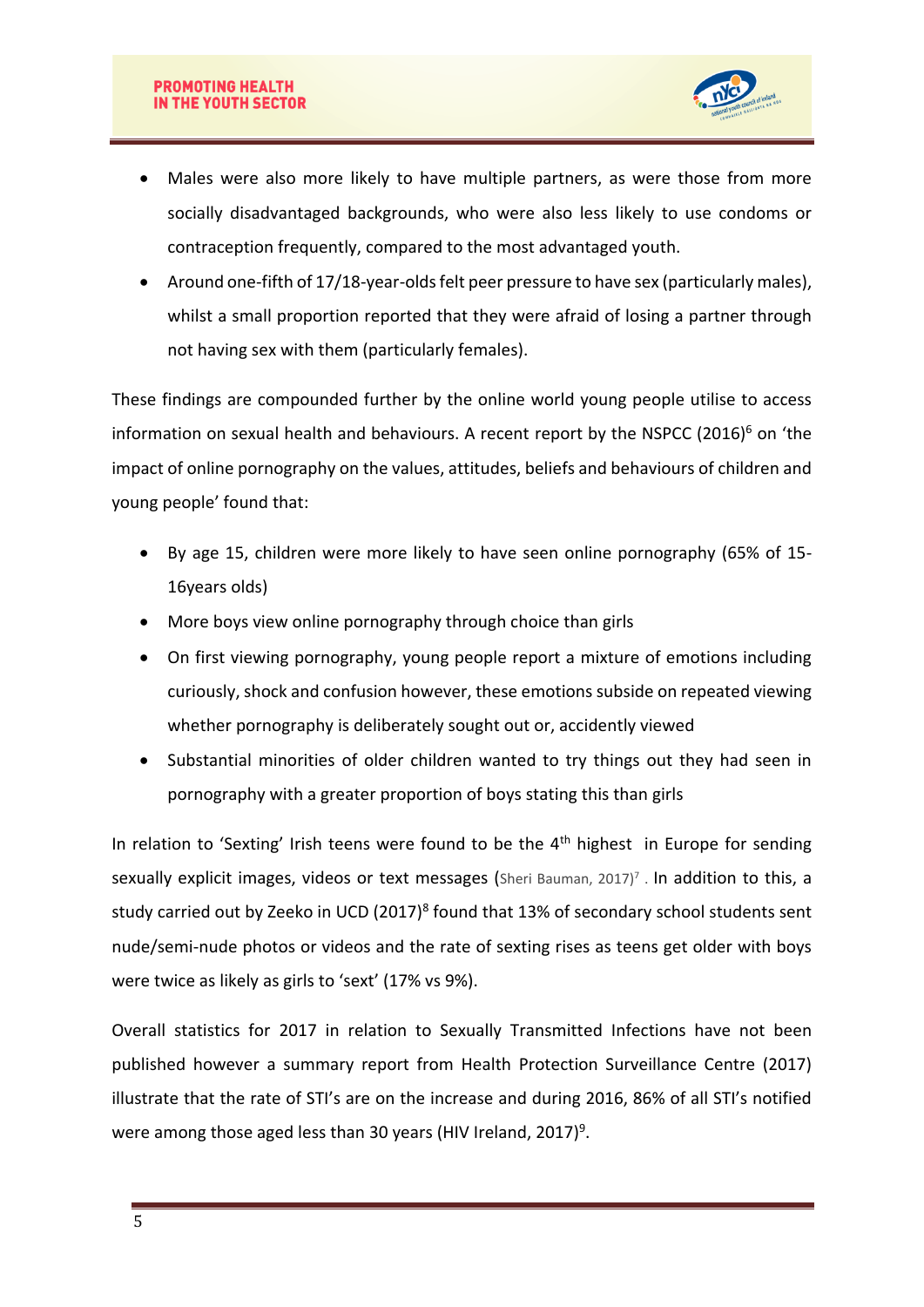

**2.2** Within the youth work sector, the needs and issues which have been identified above are addressed through the delivery and implementation of the programmes the NYHP currently deliver.

**B4u Decide** aims, to support young people to delay the onset of early sex until they feel ready. The trainings objectives are:

- To explore the role of friendship in the development of healthy relationships
- To understand the role played by the media and peer pressure on young people and early sex
- To enable young people to develop skills in how to say 'No' and resist pressure
- To enable young people to explore the concept of consent
- To educate the young people on the importance of contraception
- To facilitate young people to discuss the impact of pornography on relationships

**Understanding Young People and Pornography** aims to develop the skills and confidence of those working with young people in addressing the issues of pornography. The objectives include:

- To define pornography
- To explore the topic of pornography
- To understand why young people engage with pornography
- To understand the impact of pornography on young people

**Good Practice in Sexual Health Policy** aims to strengthen the organisational environment for the delivery of sexual health programmes and will consider the development of policy and good practice. The objectives include:

- To examine the context for addressing the sexual health needs of young people
- To discuss the role of organisation in relation to this work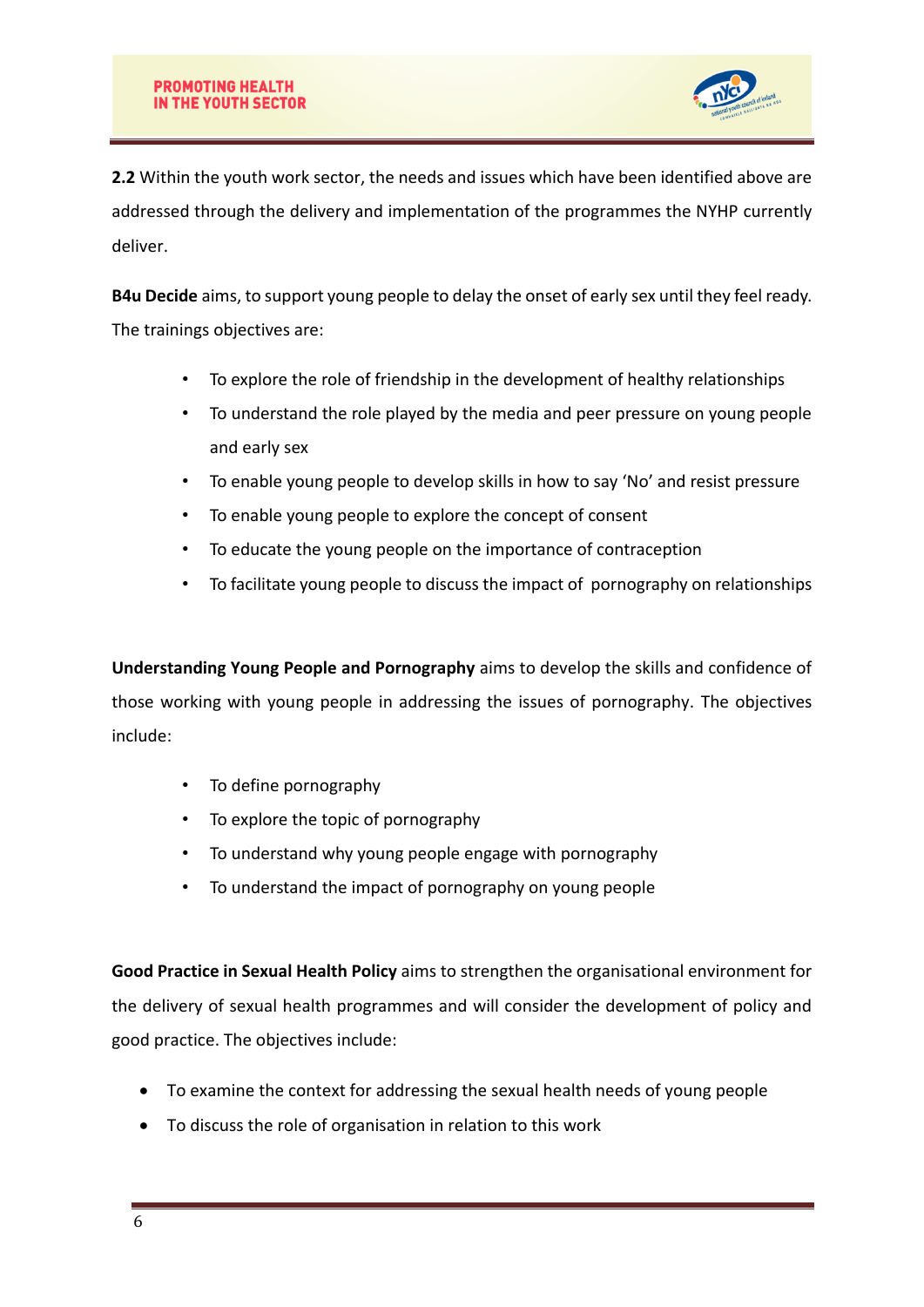

- To examine the support needs of workers and organisations in the area of sexual health
- To identify rationale and process for policy development
- To explore good practice with regard to sexual health education programmes

Since April 2016, the figures below indicate the various sexual health trainings delivered by NYHP and numbers of participants trained throughout the Ireland.

| <b>Training</b>                                              | <b>No. of Trainings Delivered</b> | <b>No. of Participants Trained</b> |
|--------------------------------------------------------------|-----------------------------------|------------------------------------|
| <b>B4u Decide</b>                                            | 5                                 | 64                                 |
| Understanding Young People<br>and Pornography                | 11                                | 171                                |
| Practice in<br>Sexual<br>Good<br><b>Health Promotion</b>     | 8                                 | 96                                 |
| 10 Day Foundation in Sexual<br>Health Promotion (led by HSE) |                                   | 30                                 |
| Total                                                        | 26                                | 361                                |

### **3. Policy Context**

The work that NYHP carriers out in relation to sexual health fits under various national polices and strategies which include:

 **Healthy Ireland (HI):** The framework for improving health and wellbeing of the Irish population. The vision of HI is where everyone can enjoy physical and mental wellbeing to their full potential, where wellbeing is valued and supported at every level of society and is everyone's responsibility.

**Action 3.1, Action 3.4, Action 4.8, Action 4.9**

 **National Sexual Health Strategy 2015- 2020:** Everyone in Ireland will experience positive sexual health and wellbeing.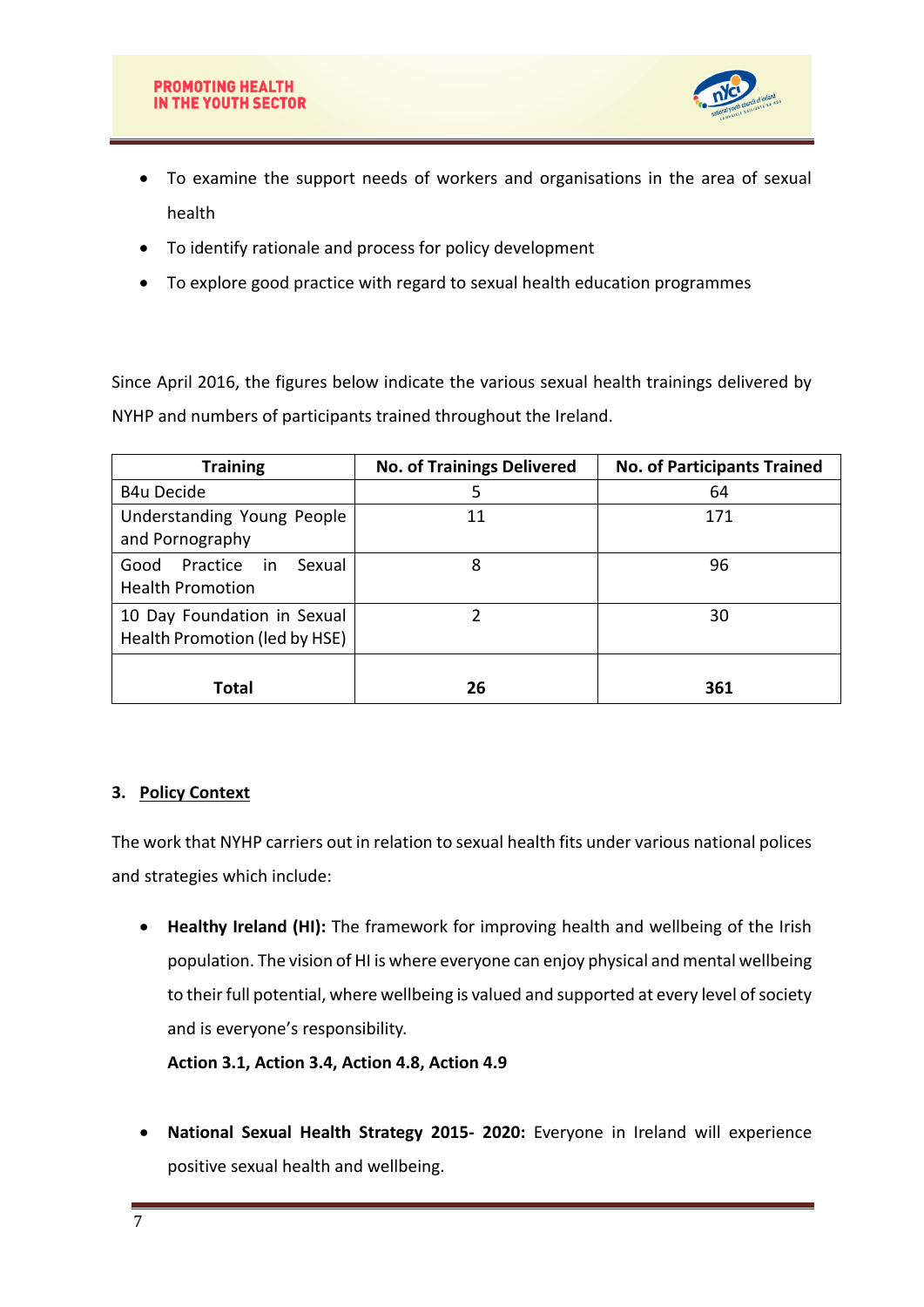

**Goal 1: Sexual Health promotion, education and prevention**: Aims to provide everyone living in Ireland with comprehensive and age appropriate sexual health education and/or information and will have access to appropriate prevention and promotion services.

 **Better Outcomes Brighter Futures 2014-2020:** To make Ireland the best small country in the world in which to grow up, raise a family and where the rights of all children and young people are respected, protected and fulfilled.

**Outcome 1: Active and Healthy:** All children and young people are physically healthy and able to make positive health choices, have good mental health, have a positive and respectful approach to relationship and sexual health.

 **National Youth Strategy 2015-2020:** To enable all young people to realise their maximum potential, by respecting their rights and hearing their voices, while protecting and supporting them as they transition from childhood to adulthood. **Outcome 1, Objective 1: Active and Healthy:** Young people enjoy a healthy lifestyle, in particular with regard to their physical, mental and sexual health and wellbeing.

**Value for Money and Policy Review: 7 potent mechanisms**

**Communication skills:** essential for a successful transition to work or training, for independence, and to access a range of life opportunities, to attainment, in forming positive relations and in reductions in re-offending

**Relationships:** A beneficial change in young people's relationships with older adults through their participation in positive activities can be transferred to academic learning and may lead to better outcomes

**Emotion Intelligence:** Ability to manage feelings by knowing one's own emotions, as well as recognising and understanding other people's emotions. This is vital in managing relationships.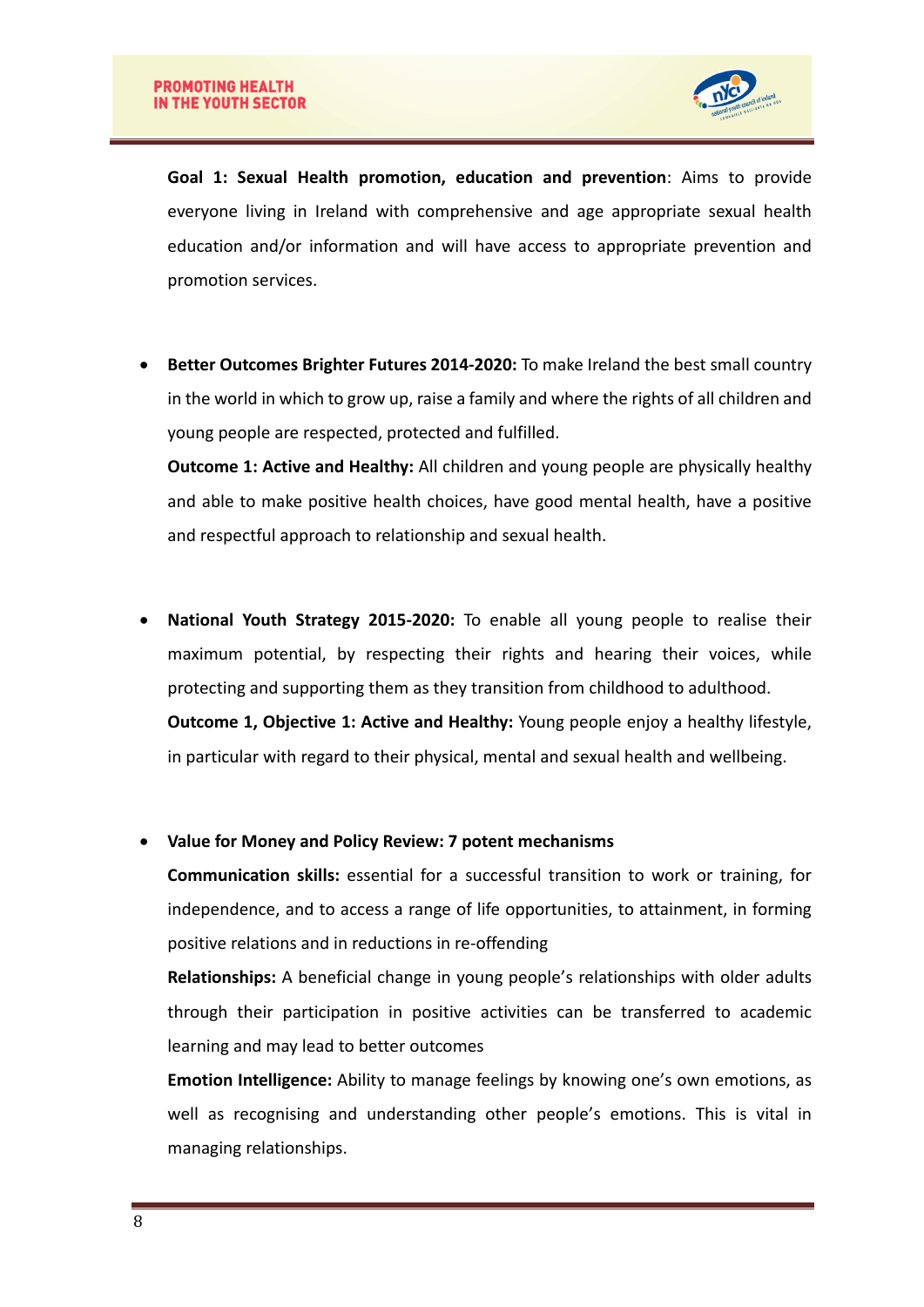

#### **4. Recommendations**

A holistic and comprehensive approach to sexual health and wellbeing needs to be implemented. Sexual health needs to be recognised across a spectrum where young people are supported to develop their knowledge and competency regarding relationships and gender identity through to the practical skills around using contraception and accessing information from safe and reliable sources. This can be achieved through the following steps outlined below.

- Implement B4u decide throughout the youth work and school settings, ensuring young people are supported to delay the onset of early sex until they are ready. Rollout across both settings ensures consistency of messaging in relation to young people's sexual health. To achieve this, addition capacity is needed with NYHP to provide this training in a timely fashion in response to the needs that have been identified by the youth work sector in this area.
- Work in relation to consent is already happening across the youth work sector. It is important that this work is highlighted, recognised and continued and that work around the area of consent is not delivered as a standalone piece. Consent needs to be part of a suite of training on sexual health and wellbeing. To ensure consistency of messaging for young people in relation to consent it is essential relevant sectors are equipped with accurate consistent and tangible information.
- Consideration needs to be given to the role of gender, gender identity and the role of gendered messaging and how this informs sexual health and wellbeing. Young people need to be supported to develop their own competencies, especially in relation to self–esteem, body image and confidence and self-efficacy.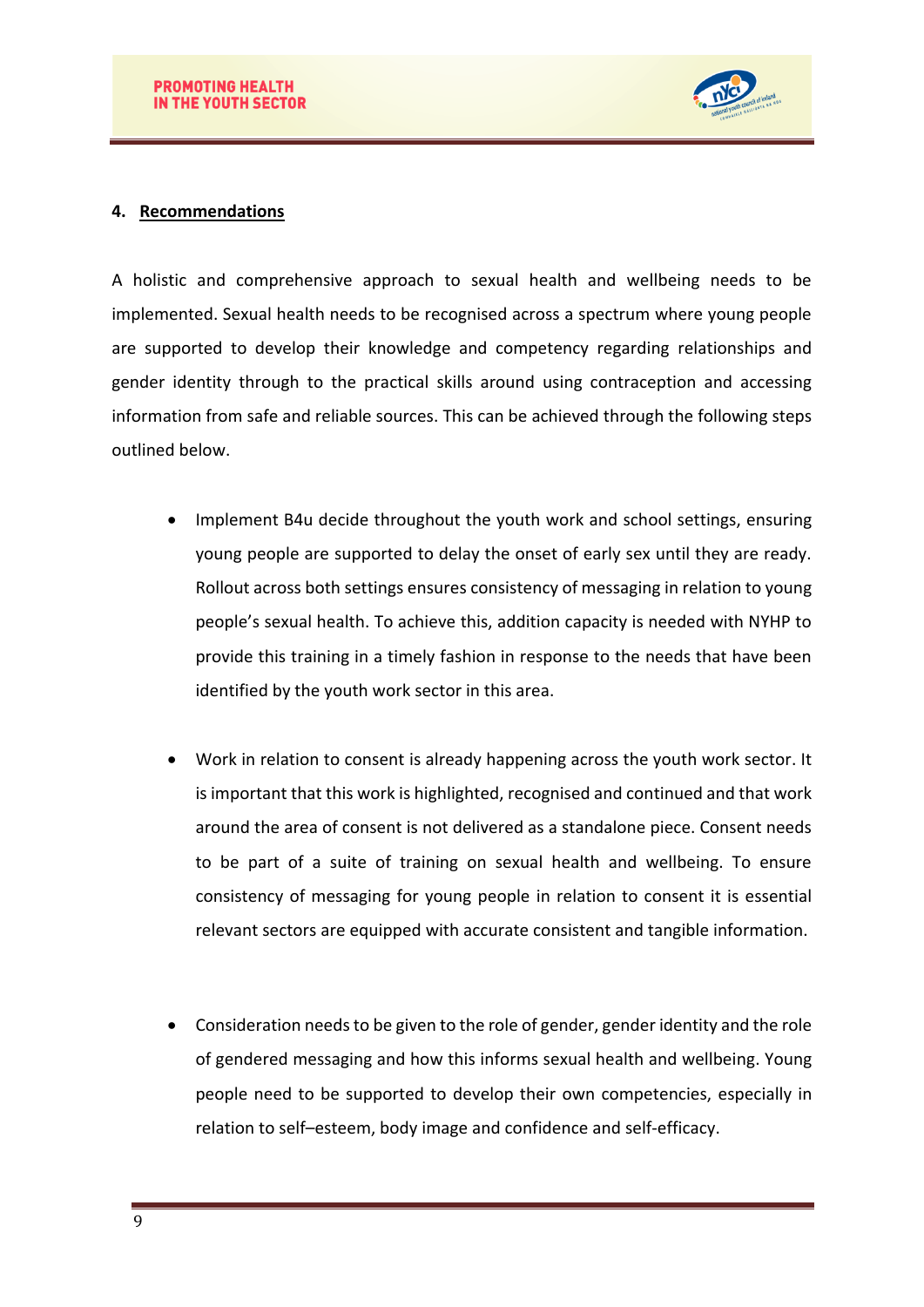

- Evidence on the impact of pornography on young people should be collated and key learnings identified and formally shared to relevant sectors. It is important to identify and understand why young people are using pornography. In the absence of safe and relevant online resources young people need to be supported to access the information they need from reliable and trustworthy sources.
- The establishment of a working group is essential to ensure an agreed approach and response to underage sex, social media and sexting, particularly since the implementation of Children's First Legislation (2018) and the Criminal Sexual Offences Act (2017).
- The establishment of a working group (representation from a range of sectors) to ensure appropriate standards are achieved in relation to the development of resources, programmes and online information for young people's sexual health and wellbeing.
- Young people's voice should be central to the work of the commission, informing and supporting the development of programmes and resources targeted at developing their knowledge and expertise.